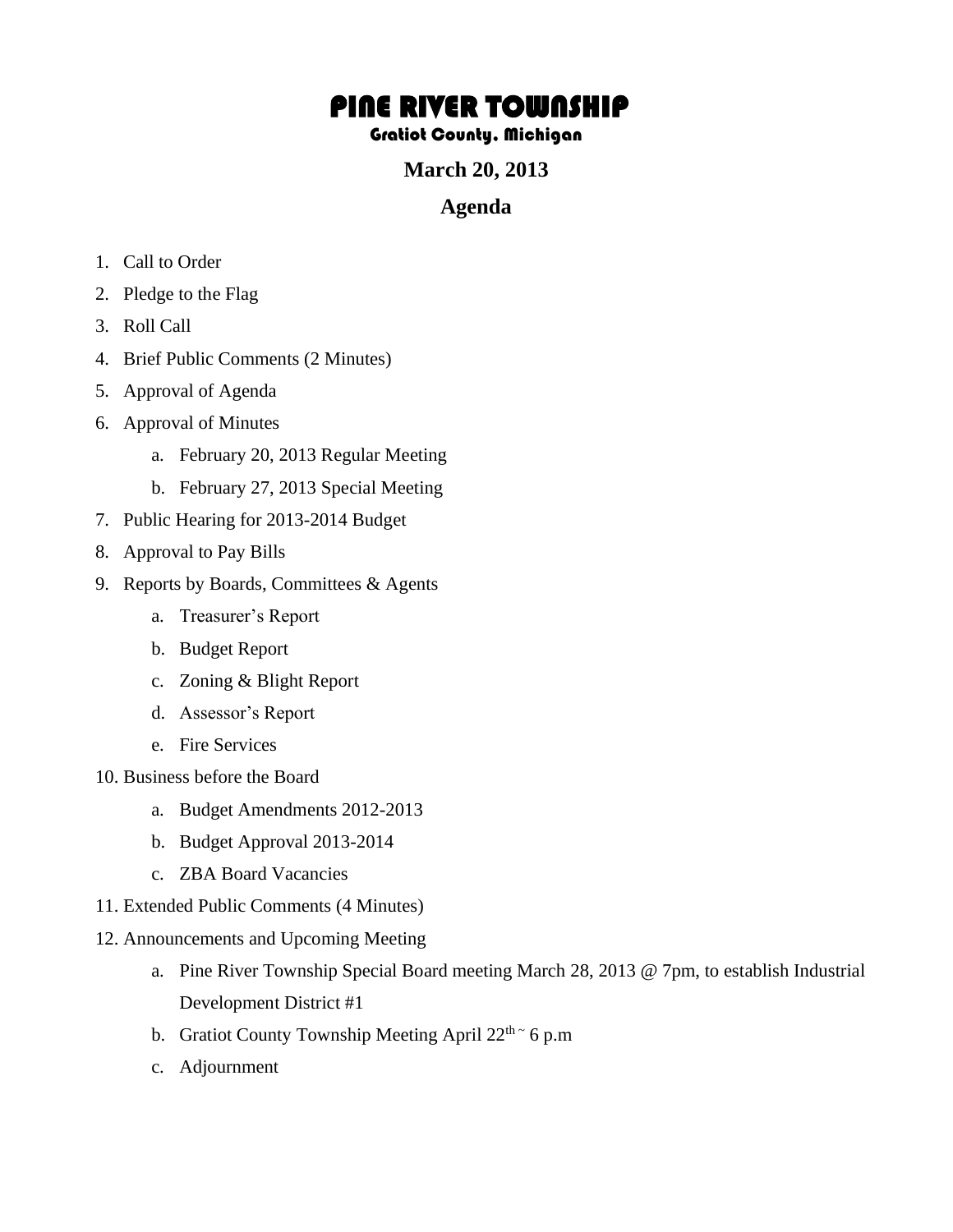## **MINUTES OF THE PINE RIVER TOWNSHIP BOARD MONTHLY MEETING MARCH 20, 2013**

- 1. The Public Hearing and the Regular Monthly Meeting of the Pine River Township Board was called to order at 7:00 pm by Supervisor Beeson at the Township Hall.
- 2. Pledge the flag: The board and the public said the pledge to the flag.
- 3. Roll Call: Best: present, Moeggenborg: present, Beeson present, Rademacher: present, Baker: absent, (4) Board members present, (1) member absent (Baker).
- 4. Brief Public comments (2 minutes): John Renneberg mentioned that the County Commissioners rescinded their decision on PA88 and will look at available options and also that the Courthouse Security would remain for now.
- 5. Approve the Agenda:

Motion by Moeggenborg: second by Best; to approve the agenda as presented. All present board members approved. Motion carried 4-0.

6. Approve the Minutes:

Motion by Moeggenborg: second by Best; to approve the Regular Meeting Minutes of February 20, 2013. All present board members approved. Motion carried 4-0.

Motion by Moeggenborg: second by Rademacher; to approve the Special Board Meeting Minutes of February 27, 2013. All present board members approved. Motion carried 4-0.

7. Open Public Hearings on Township Budget and Fire Special Assessment for 2013-2014 General Operations @7:07 pm – Reviewed General Budget and Special Fire Assessment.

Closed Public Hearings on Township Budget and Fire Special Assessment for 2013 – 2014 @ 7:23 pm. Motion by Best: second by Moeggenborg: to approve closing the Public hearing on Township Budget and Fire Special Assessment. Motion carried 4-0.

8. Approval to Pay Bills:

 Motion made by Moeggenborg: second by Rademacher: to pay bills as presented in the amount \$19,414.03. All present board members approved. Motion carried 4-0.

- 9. Reports by Boards, Committees & Agents
	- a. Treasurers Report Discussion; Report placed on file
	- b. Budget Report Discussion: Report placed on file.
	- c. Zoning & Blight Officer Discussion
	- d. Assessor's Report Discussion
	- e. Fire Services Discussion